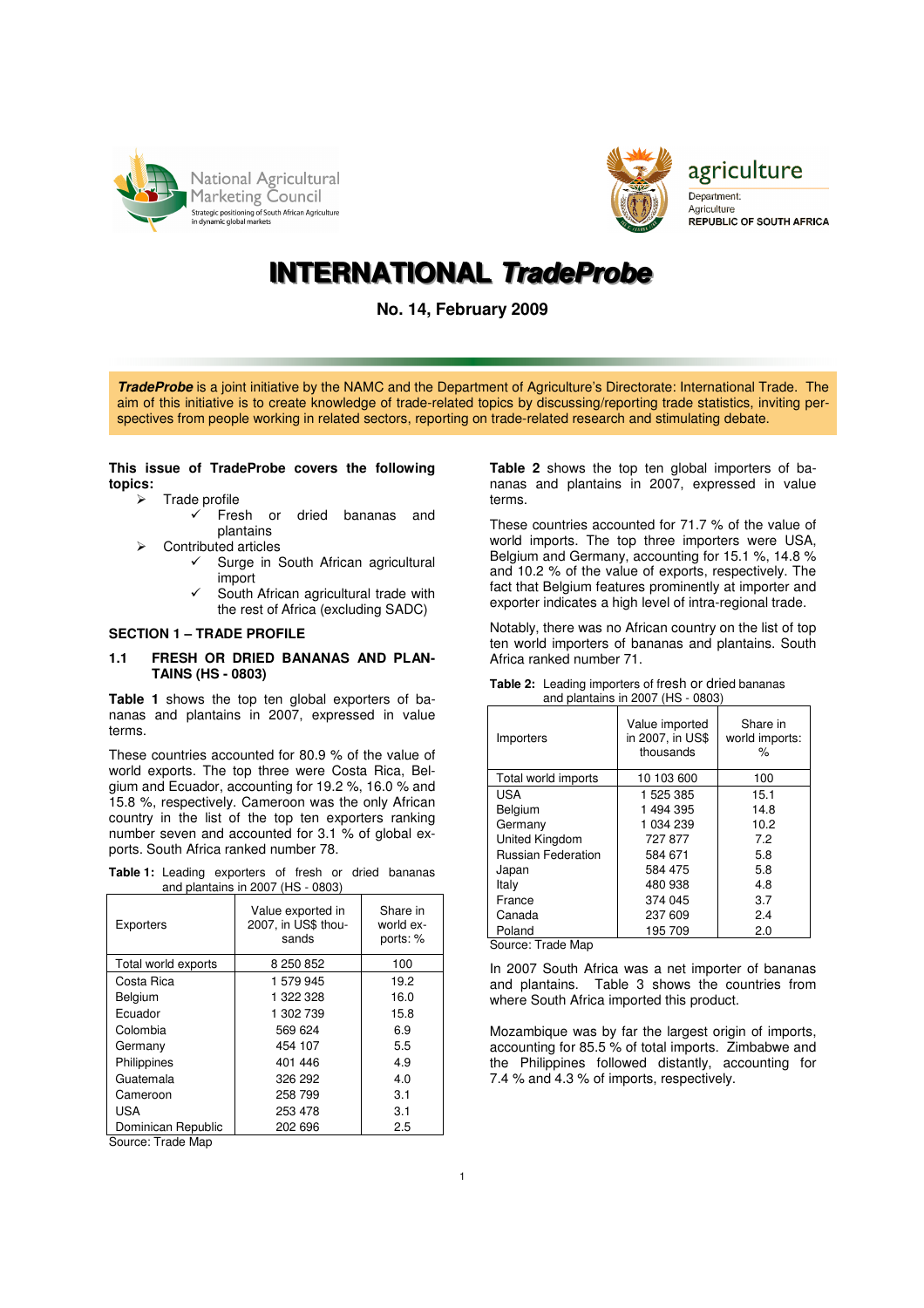| <b>Exporters</b>   | Imported value<br>2007, US\$ thousand | Share in<br>South<br>Africa's<br>imports, % |  |
|--------------------|---------------------------------------|---------------------------------------------|--|
| SA imports         | 3777                                  | 100                                         |  |
| Mozambique         | 3231                                  | 85.5                                        |  |
| Zimbabwe           | 281                                   | 7.4                                         |  |
| Philippines        | 161                                   | 4.3                                         |  |
| United Kingdom     | 45                                    | 1.2                                         |  |
| <b>Netherlands</b> | 20                                    | 0.5                                         |  |
| Ecuador            | 19                                    | 0.5                                         |  |
| Ghana              | 13                                    | 0.3                                         |  |
| Zambia             | 5                                     | 0.1                                         |  |

**Table 3**: Leading sources of bananas and plantains im ported by South Africa in 2007

Source: Trade Map

# **SECTION 2 - CONTRIBUTED ARTICLES**

#### **2.1 Main agricultural imports by South Africa<sup>1</sup>**

The top 10 agricultural imports (at HS8-digit level) from 1998 to 2007 are discussed in this section. This section also highlights possible factors that contributed to the increase of imports into South Africa.

**Table 4** shows the 10 most important agricultural imports into South Africa, their country of origin and contribution, annual growth and the applied tariffs.

By and large, rice then wheat and oilcake, were the three leading agricultural imports to South Africa for the period 1998-2007. Rice was mainly sourced from Thailand and wheat from Argentina and the USA. Almost all imported oilcake was sourced from Argentina.

Most of the cereal crops imported originated from Argentina. This makes South Africa vulnerable towards policy changes by Argentina as far as the exports of cereal crops are concerned as was demonstrated during the last year when Argentina introduced export restrictions on many crops.

Excellent potential exist in other SADC countries to produce grains, but this potential has not been utilised. This situation needs further investigation to unlock the potential that exist in the region in order to comply with the food security needs in the region.

|  | <b>Table 4:</b> Value of South Africa's top ten imports (1998-2007) at 8-digit level of the harmonised system (HS) |  |
|--|--------------------------------------------------------------------------------------------------------------------|--|
|  |                                                                                                                    |  |

| HS-Code  | Product                  | Country                                     | Share of all<br>2007 Agric | 2007 Values | Average year-on-<br>year Growth<br>(1998-2007) | Tariff (as at<br>2008/09/11) |
|----------|--------------------------|---------------------------------------------|----------------------------|-------------|------------------------------------------------|------------------------------|
|          |                          |                                             | $\%$                       | R Billion   | $\%$                                           |                              |
| 10063000 | Rice                     | Thailand - 57 %                             | 7.03                       | 2.06        | 12                                             | Free                         |
| 10019000 | Wheat                    | Argentina - 29 %<br>$\overline{USA}$ - 25 % | 6.21                       | 1.82        | 46                                             | $2 \%$ *                     |
| 23040000 | Sova Oilcake             | Argentina - 96 %                            | 5.03                       | 1.47        | 22                                             | 7%                           |
| 15119000 | Palm Oil                 | Malaysia - 63 %                             | 4.71                       | 1.38        | 85                                             | 10%                          |
| 22083010 | Whiskey                  | UK - 83 %                                   | 4.86                       | 1.42        | 18                                             | $3.3 - 7% +$                 |
| 10059000 | Maize (Corn)             | Argentina - 67 %                            | 4.86                       | 1.42        | 303                                            | $0\%$                        |
| 52010020 | Cotton                   | Zimbabwe - 27 %<br>Zambia - 33 %            | 1.30                       | 0.38        | 6                                              | $0 \% + +$                   |
|          |                          | Zimbabwe - 27 %                             | 1.64                       | 0.48        | 18                                             | $0 \% + +$                   |
| 24012000 | Tobacco                  | Brazil - 25 %                               |                            |             |                                                | 15%                          |
| 21069090 | <b>Food Preparations</b> | USA - 28 %                                  | 2.47                       | 0.72        | 20                                             | 20%                          |
|          |                          | UK - 22 %                                   |                            |             |                                                | $10 \% +$                    |
| 15121100 | Sunflower Oil            | Argentina - 94 %                            | 2.69                       | 0.79        | 154                                            | 10%                          |
|          |                          |                                             | 41                         | 11.96       |                                                |                              |

Source: South African Customs and Excise

+Preferential tariff of the SACU-EU TDCA to be re-

duced to zero by 2012

++SADC Free Trade Area protocol

\* the tariff has since changed to the old formula

**Table 5** shows the difference between the unit values of the top ten agricultural imports and exports from 1998 to 2007. Indications are that the unit value (i.e. Rand per Kilogram for all or Rand per Litre for wine and alcohol) of some imports increased more than that of exports. Between 2005 and 2007, the export unit value of two of the top import products (i.e. rice and wheat) increased by 15 % and 85 %, respectively. The two top exports (i.e. wine and oranges) increased by only 18 % and 43 %, respectively.

Interestingly, maize appears as both a major import and export, which is indicative of a high level of intraregional trade. The export unit value of maize increased by 109 % while maize imports increased by 120 % between 1998 and 2007. The majority of maize exported by South Africa (i.e. 80 %) is destined for land-locked SADC countries using land transport. Almost 53 % of maize was exported to Zimbabwe.

 1 Author: Mr B A Mohapi. Assistant Director, Directorate International Trade, Department of Agriculture.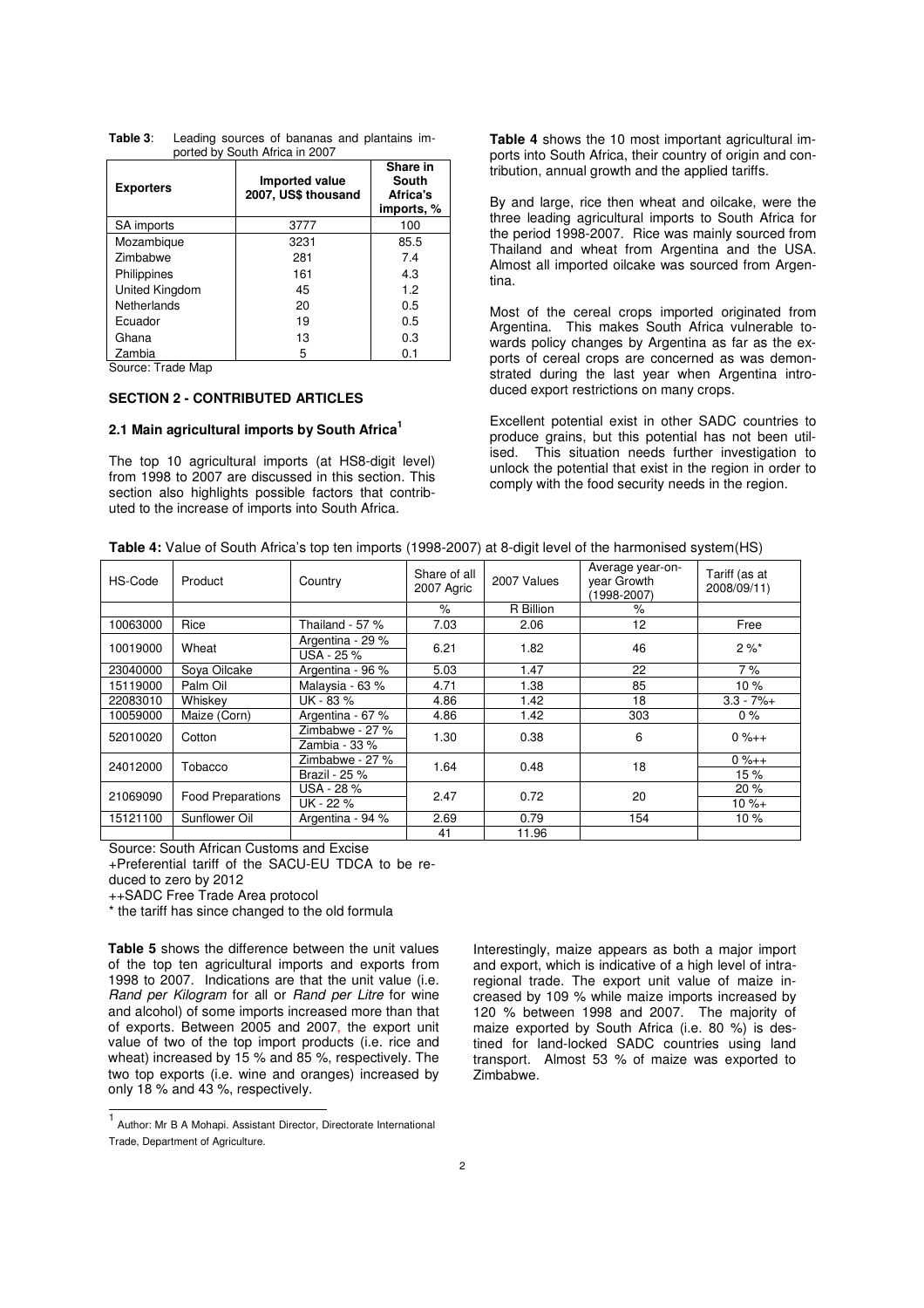| <b>EXPORTS</b> |                | <b>UNIT VALUES^</b> |       | <b>IMPORTS</b>  |                   | <b>UNIT VALUES^</b> |       |
|----------------|----------------|---------------------|-------|-----------------|-------------------|---------------------|-------|
| HS8            | <b>PRODUCT</b> | 1998                | 2007  | HS <sub>8</sub> | <b>PRODUCT</b>    | 1998                | 2007  |
| 22042140       | Wine**         | 12.04               | 15.49 | 10063000        | Rice              | 1.60                | 2.18  |
| 08051000       | Oranges        | 1.88                | 2.73  | 10019000        | Wheat             | 0.82                | 1.67  |
| 08061000       | Grapes         | 5.33                | 7.68  | 23040000        | Sova Oil-cake     | 0.94                | 1.56  |
| 17011100       | Raw-Cane       | 1.11                | 3.13  | 22083010        | Whiskev           | 27.37               | 56.46 |
| 08081000       | Apples         | 2.53                | 4.47  | 15119000        | Palm oil*         | $1.80*$             | 4.61  |
| 10059000       | Maize          | 0.71                | 1.90  | 10059000        | Maize             | 0.46                | 1.15  |
| 17019900       | Sugar          | 1.59                | 2.10  | 52010020        | Cotton            | 8.87                | 8.85  |
| 22071000       | Alcohol****    | 2.77                | 3.85  | 24012000        | Tobacco           | 16.37               | 26.19 |
| 51011100       | Wool           | 12.14               | 33.98 | 21069090        | Food preparations | 24.35               | 44.41 |
| 22042940       | Wine***        | 4.67                | 3.79  | 15121100        | Sunflower oil     | 3.18                | 5.22  |

**Table 5:** Unit values of the top 10 export and imports of South Africa (1998 & 2007)

Source: South African customs and excise

^ Rand per Kilogram or Rand per Litre for wine and alcohol

\*Year 2000

\*\*Unfortified in containers holding 2ℓ or less

\*\*\*Other unfortified

\*\*\*\*Undenatured ethyl alcohol of an alcoholic strength by volume of 80 per cent vol. or higher

## **Possible factors contributing to the increase in imports**

- (a) Decline in production of staple food: Between 1971 and 2007, area planted with wheat decreased from 2 010 thousand ha to 632 thousand ha, whilst that of maize decreased from 4 968 thousand ha to 2 897 thousand ha. In the long run production of these two crops moved more or less sideways, indicating productivity gains. Nevertheless, crop production has not responded to increasing demand, e.g. since 1991 to 2007 overall volume of crop production declined by 19 %. (See Abstract for Agricultural Statistics for more details)
- (b) Population Growth. Total agricultural production increased by only 10 % between 1991 and 2007. At the same time population growth from 1991 to 2007 was 32 % (not taking into account illegal immigrants in the country). In other words, population growth has outstripped agricultural production, in particular field crop production, by far. In addition, increasing per capita incomes contributed to the increasing demand for food.
- (c) Profitability of production: In recent years the profitability of agricultural production has been under constant pressure. High commodity prices over the past year have brought some relief, but in the long run the cost squeeze will remain a serious challenge for the agricultural sector to expand production. In short, production is not likely to expand significantly if current trends in input costs continue.
- (d) Processed food imports: Local production of processed food is not keeping up with the demand for it. There is a need to critically evaluate the potential to increase the production of processed food in South Africa. Profitability and massive investment in the processing sector will

be prerequisites to increase the supply of locally produced processed food.

#### **2.2 South Africa agricultural trade with the rest of Africa (excluding SADC)<sup>2</sup>**

#### **Background**

South Africa's global economic strategy can be viewed through the lens of a reinvigorated Africa - part of the goal of the New Partnership for Africa's Development (Nepad). As a result, trade relations with African states are politically important, and also of growing economic importance to South Africa. In particular, South Africa has strong and mutually dependent economic links with Southern African states through SACU and SADC. South Africa's trade relations with the rest of Africa, excluding SACU/SADC, take place informally and are also facilitated by formalised Bilateral Economic Cooperation agreements with individual African countries. This section provides an overview of South Africa's agricultural trade with the rest of Africa outside of SACU and SADC.

## **Trade flows**

An analysis of trade flows with other regional groupings<sup>3</sup> in Africa indicates that South Africa enjoys a trade surplus. In terms of COMESA South Africa exported agricultural products to the value of nearly R2.5 billion, while imports amounted to just over R1.4 billion. Trade with ECOWAS and EAC are very small relative to that of COMESA. **Table 6** indicates the products traded with each regional grouping.

<sup>&</sup>lt;sub>2</sub> Author: Mr SM Maluleka, Assistant Director: Africa, Directorate International Trade, Department of Agriculture 3

Common Market for Eastern and Southern Africa (COMESA), Economic Community of West African States (ECOWAS) and East African Community (EAC).